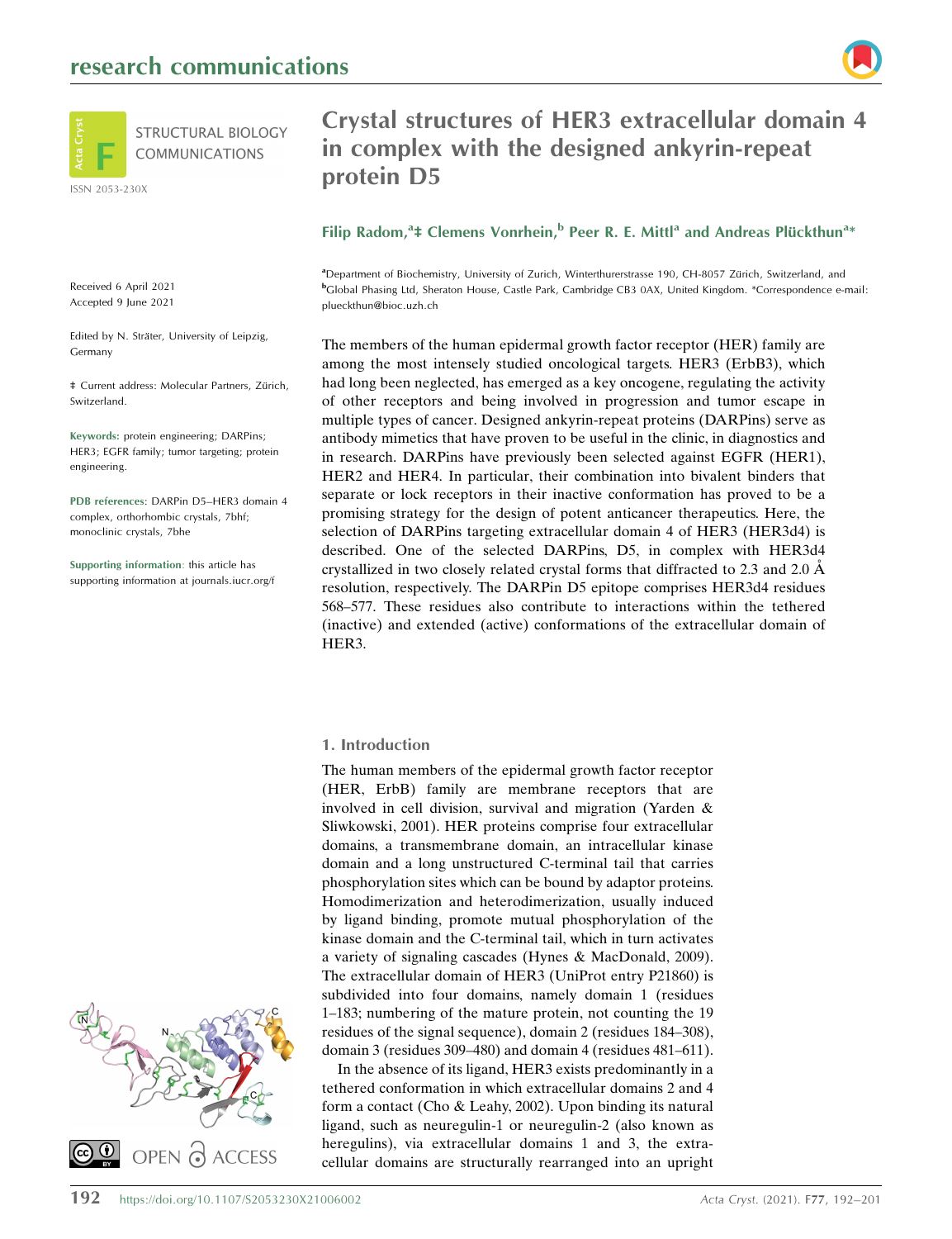| Table 1                               |  |
|---------------------------------------|--|
| Macromolecule-production information. |  |

|                                        | DARPin D5                                     | HER3 domain 4                                                 |
|----------------------------------------|-----------------------------------------------|---------------------------------------------------------------|
| Source organism                        | Artificial                                    | Homo sapiens                                                  |
| DNA source                             | Synthetic                                     | cDNA                                                          |
| Forward primer                         | AGAGGATCGCATCACCATCACCATCACGGATCCGACCTGGG     | TACATTTCTTACATCTATGCACATCACCATCACCATCACTGTG<br>ACCCACTGTGCTCC |
| Reverse primer                         | ATCTGCTTCGGCCTTCGCTTTAGCATCTGCCGCCGCTTTCG     | TTACCAATACTTAAGCTATCATGTCAGATGGGTTTTGCC                       |
| Cloning vector                         | pRDVLDnew_ $\Delta$ mCherry                   | pFL                                                           |
| Expression vector                      | pOig                                          | <b>EMBacY</b>                                                 |
| Expression host                        | E. coli XL1 Blue                              | Sf9                                                           |
| Complete amino-acid sequence           | MRGSHHHHHHGGGGSLEVLFO   GPGSDLGKKLLEAARAGODDE | HHHHHHCDPLCSSGGCWGPGPGOCLSCRNYSRGGVCVTHCNFL                   |
| of the construct produced <sup>†</sup> | VRILMANGADVNAFDHNGSTPLHLAAAIGHLEIVEVLLKYG     | NGEPREFAHEAECFSCHPECOPMEGTATCNGSGSDTCAOCA                     |
|                                        | ADVNAEDNWGNTPLHQAAWVGHLEIVEVLLKNGADVNAQDK     | HFRDGPHCVSSCPHGVLGAKGPIYKYPDVONECRPCHENCT                     |
|                                        | FGKTAFDISIDNGNEDLAEILQKLN                     | OGCKGPELODCLGOTLVLIGKTHLT                                     |

† The vertical line shows the cleavage site for HRV 3C protease.

form. Extracellular domain 2 can then promote dimerization with other receptors from the HER family. Since the kinase domain of HER3, unlike other kinase domains from the HER family, displays only minimal activity, HER3 becomes signaling-active exclusively upon heterodimerization (Jura et al., 2009), since only then does the C-terminal tail become phosphorylated and induce further cell-signaling events. The main downstream signaling proteins of HER3 are protein kinase B (AKT) and mitogen-activated protein kinases (MAPKs), which both trigger different cell-proliferation mechanisms (Yarden & Sliwkowski, 2001).

Overexpression of HER3 is associated with the development of multiple cancers, including breast, lung, prostate, gastric, bladder, melanoma, colorectal and squamous cell carcinomas (Beji et al., 2012; Hayashi et al., 2008; Lipton et al., 2013; Luckow et al., 1993; Nielsen et al., 2015; Qian et al., 2015; Reschke et al., 2008; Tanner et al., 2006; Siegfried et al., 2015). In most cases, tumor growth is coupled to the overexpression of other HER family members, which serve as the preferred HER3 heterodimerization partners (Liles et al., 2010; Travis et al., 1996). For example, the active HER3–HER2 heterodimer has emerged as an important oncogenic unit in breast cancer, while the HER3–HER1 heterodimer drives melanoma and pancreatic carcinoma (Reschke et al., 2008; Liles et al., 2010). Thus, preventing HER heterodimerization is an important strategy for preventing malignancy (Mishra *et al.*, 2018).

Designed ankyrin-repeat proteins (DARPins) constitute a class of artificial repeat proteins that were developed as alternatives to antibodies. They consist of N- and C-terminal capping repeats and typically 2–3 internal repeats. The 33 amino-acid internal repeats are randomized in DARPin libraries at positions 2, 3, 5, 13, 14 and 33 (Binz et al., 2004). Selection methods, such as ribosome or phage display, allow the enrichment of DARPins with specific residues at the randomized positions that confer selectivity for a particular target. Specific DARPins targeting HER1 (EGFR), HER2 and HER4 have been selected (Steiner et al., 2008; Zahnd et al., 2006). Knowledge of the epitopes in different domains of the receptor was crucial for the subsequent design of bispecific constructs. For example, DARPin E01, when connected by a leucine zipper to DARPin E69, reduces cell proliferation by

inhibiting EGFR recycling (Boersma et al., 2011). DARPin G3 flexibly linked to DARPin 9\_26 can prevent HER2 homodimerization and induces apoptosis more strongly than any approved antibody-based drug (Jost et al., 2013; Tamaskovic et al., 2016). These examples show the great potential of HERdirected DARPins for the development of anticancer drugs.

In this study, we report the selection and structural characterization of DARPins binding to HER3 extracellular domain 4 (HER3d4), because these DARPins could be used to generate bispecific constructs with diverse functions, for example molecules that are able to lock the receptor into an inactive conformation, in analogy to the strategy reported previously (Jost et al., 2013).

# 2. Materials and methods

2.1. Expression and purification of HER3 domains for DARPin selection

HER3 domain 4 (residues 500–643 of UniProt entry P21860) with an N-terminal AviTag and  $His<sub>6</sub>$  tag for selection and purification was cloned into a pFL shuttle vector for subsequent expression in insect cells (Table 1; Trowitzsch et al., 2010; Fitzgerald et al., 2006). Transformation of the Escherichia coli EmBacY strain, isolation of the baculoviral genome, transfection of Spodoptera frugiperda (Sf9) cells and amplification of the virus were performed according to established protocols (Murhammer, 2007). Sf9 cells were cultured in SF900II medium (Thermo Fisher Scientific). For expression,  $4 \times 10^5$  cells ml<sup>-1</sup> were infected with virus at a multiplicity of infection of 5 and incubated in suspension for 96 h at  $27^{\circ}$ C with orbital shaking (90 rev min<sup>-1</sup>, 25 mm rotor radius). The cells were harvested by centrifugation (7000g, 20 min,  $4^{\circ}$ C) and the supernatant containing the secreted protein was subjected to immobilized metal ion-affinity chromatography (IMAC) purification with Ni-Superflow purification resin (2 ml beads per 11 culture). In vitro biotinylation was performed according to a protocol from Avidity. Biotinylated HER3d4 for DARPin selection was purified by size-exclusion chromatography using a Superdex 75 10/300 GL column (GE Healthcare). HER2 domain 4 (HER2d4; residues 539–625),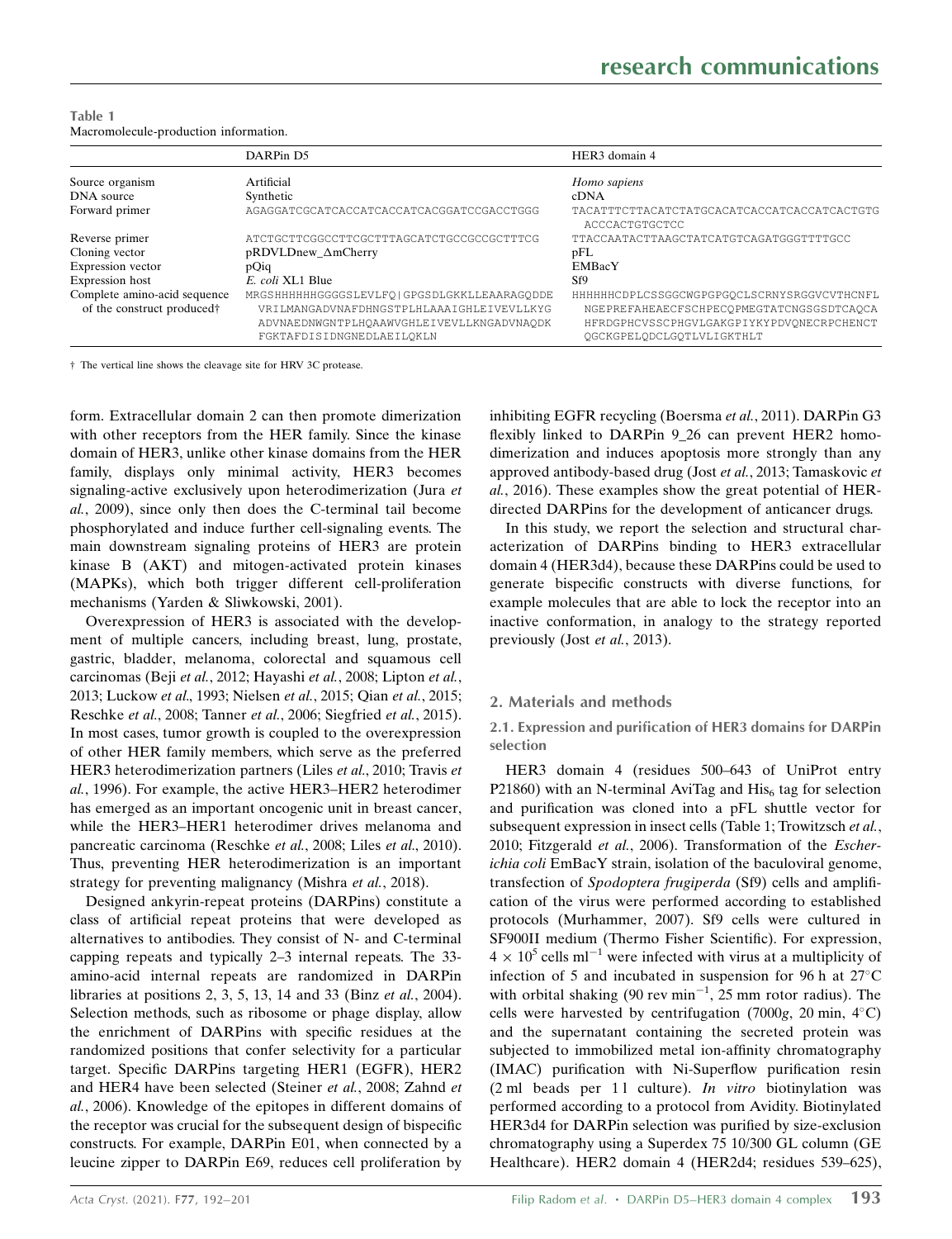used for counter-selection against binders cross-reactive to HER2, was expressed and purified using the same procedure.

# 2.2. Selection and characterization of DARPins

DARPins binding to HER3d4 were selected by ribosome display with the biotinylated target immobilized on a plate as described previously (Zahnd et al., 2007; Hansen et al., 2017). Selection conditions are summarized in Supplementary Table S1. To favor specific and high-affinity binders, selection included additional pre-panning steps against HER2d4, random mutagenesis and incubation with excess non-biotinylated HER3d4 competitor for off-rate selection. Error-prone PCR with nucleotide analogs was introduced after panning round 3 to generate approximately 1–2 mutations per DARPin sequence (Zaccolo et al., 1996).

DNA of selected binder pools was cloned into the pQiq FLAG expression vector, containing an N-terminal  $His<sub>6</sub>$  tag and a C-terminal FLAG tag flanking the DARPins, and E. coli XL1 Blue cells (Stratagene) were transformed. Single clones were picked to start expression in a  $100 \mu l$  volume of Terrific Broth (TB) medium in a 96-well plate (Greiner). Expression was induced with 0.5 mM isopropyl  $\beta$ -D-1-thiogalactopyranoside (IPTG) and was allowed to continue for 3 h at  $37^{\circ}$ C with orbital shaking  $(250 \text{ rev min}^{-1}, 50 \text{ mm}$  rotor radius). The harvested cells were lysed with B-PER cell-lysis buffer (Thermo Scientific) and diluted 1000-fold in PBS-B (phosphate-buffered saline with 0.2% BSA). Diluted crude extracts were incubated with 8 nM biotinylated target. For detection by homogeneous time-resolved fluorescence (HTRF), terbium cryptate-conjugated streptavidin (Streptavidin-Tb; Cisbio, Part No. 610SATLB) was used as a FRET donor and anti-FLAG (M2) antibody conjugated with the dye d2 (Cisbio, Part No. 61FG2DLB) was used as a FRET acceptor. A CyBi-FeliX (Cisbio) robot system was used for pipetting and measurements.

For analytical size-exclusion chromatography and further characterization, selected binders were expressed on a larger scale and purified. Briefly, single clones were grown in 1 ml TB medium in a 96-deep-well plate (Greiner). Expression was induced with 0.5 mM IPTG and continued for 6 h at  $37^{\circ}$ C with orbital shaking  $(550 \text{ rev min}^{-1}, 12.5 \text{ mm}$  rotor radius). The harvested cells were lysed with CelLytic B (Sigma) in equilibration buffer (50 mM sodium phosphate, 0.3 M NaCl, 50 mM  $MgCl<sub>2</sub>$ , 80 U ml<sup>-1</sup> Pierce nuclease from Thermo Scientific). Lysates were purified with HisPur Cobalt Spin Plates (Thermo Scientific) according to the manufacturer's protocols. Analytical size-exclusion chromatography was performed on an  $AKTAmicro$  system with a Superdex 200 Increase  $5/150$  GL column (GE Healthcare).

Affinities were measured by surface plasmon resonance on a ProteOn XPR36 instrument equipped with a NeutrAvidincontaining NLC chip (Bio-Rad) in PBS supplemented with 0.005% Tween-20. Two ligand channels were coated with biotinylated HER3d4. Monomeric DARPins were injected at flow rates of 60  $\mu$ l min<sup>-1</sup> at five increasing concentrations for 5 min (duplicate measurements at 2.5, 7.5, 22, 67 and 200 nM), followed by a dissociation phase of 5 min. Data were doublereferenced and fitted to a kinetic titration model using the ProteOn Manager and BiaEvaluation software (Karlsson et al., 2006).

# 2.3. Macromolecule production

HER3d4 without an AviTag was expressed and purified from insect cells as described above. The protein was enzymatically deglycosylated by incubating glycosylated HER3d4 with PNGase F (NEB;  $5 \mu$ I PNGase F per 1 mg HER3d4) in a dialysis bag (3 kDa molecular-weight cutoff) against PBS overnight at 4°C. The remaining glycosylated HER3d4 was removed with ConA Sepharose 4B beads (GE Healthcare). The molecular mass was confirmed by mass spectrometry.

DARPins with an N-terminal His<sub>6</sub> tag followed by a 3C protease site were expressed in E. coli XL1 Blue in 400 ml TB medium for 5 h at 37°C with orbital shaking (90 rev min<sup>-1</sup>, 50 mm rotor radius). Expression was induced with 0.5 mM IPTG. The cells were sonicated and the supernatant was filtered and purified with Ni–NTA Sepharose as described previously (Binz et al., 2003). The  $His<sub>6</sub>$  tag was removed by 3C protease cleavage at a molar ratio of 1:100 (protease:DARPin) and dialyzed against PBS. The solution was applied to equilibrated Ni–NTA beads and incubated for 1 h at  $4^{\circ}$ C with constant rotation. The beads were filtered and the flowthrough containing the DARPin lacking the  $His<sub>6</sub>$  tag was recovered. The correct masses of the proteins were confirmed by mass spectrometry. DARPin D5 was incubated with HER3d4 for 0.5 h at a 1:1.2 molar ratio and the complex was purified by gel filtration (S-200 column, GE Healthcare, equilibrated with PBS). Finally, the complex was concentrated to 7.2 mg  $ml^{-1}$ with a Millipore Amicon Ultra 3K centrifugal concentrator.

# 2.4. Crystallization

A Phoenix crystallization robot (Art Robbins Instruments) was used to set up sitting-drop vapor-diffusion experiments in 96-well plates. Initial crystallization conditions were identified by sparse-matrix screens from Hampton Research (California, USA) and Molecular Dimensions (Suffolk, England) and were subsequently refined by grid screens in which the pH and the PEG concentrations were varied simultaneously. Protein solutions were mixed with reservoir solutions in 1:1, 1:2 and 2:1 volume ratios (200 or 300 nl final volumes), and the mixtures were equilibrated against 75 µl reservoir solution at 4C. Reservoir conditions are specified in Table 2. Spherulites of HER3d4–DARPin D5 formed under reservoir conditions containing 200 mM salt (either lithium or ammonium sulfate), with a pH of between 4 and 6, and containing medium PEG concentrations of between 25% and 30%. Crystalline particles from similar conditions were collected and used for two rounds of micro-seeding (Seed Beads, Hampton Research). Crystals grew within five days under very similar conditions (Table 2).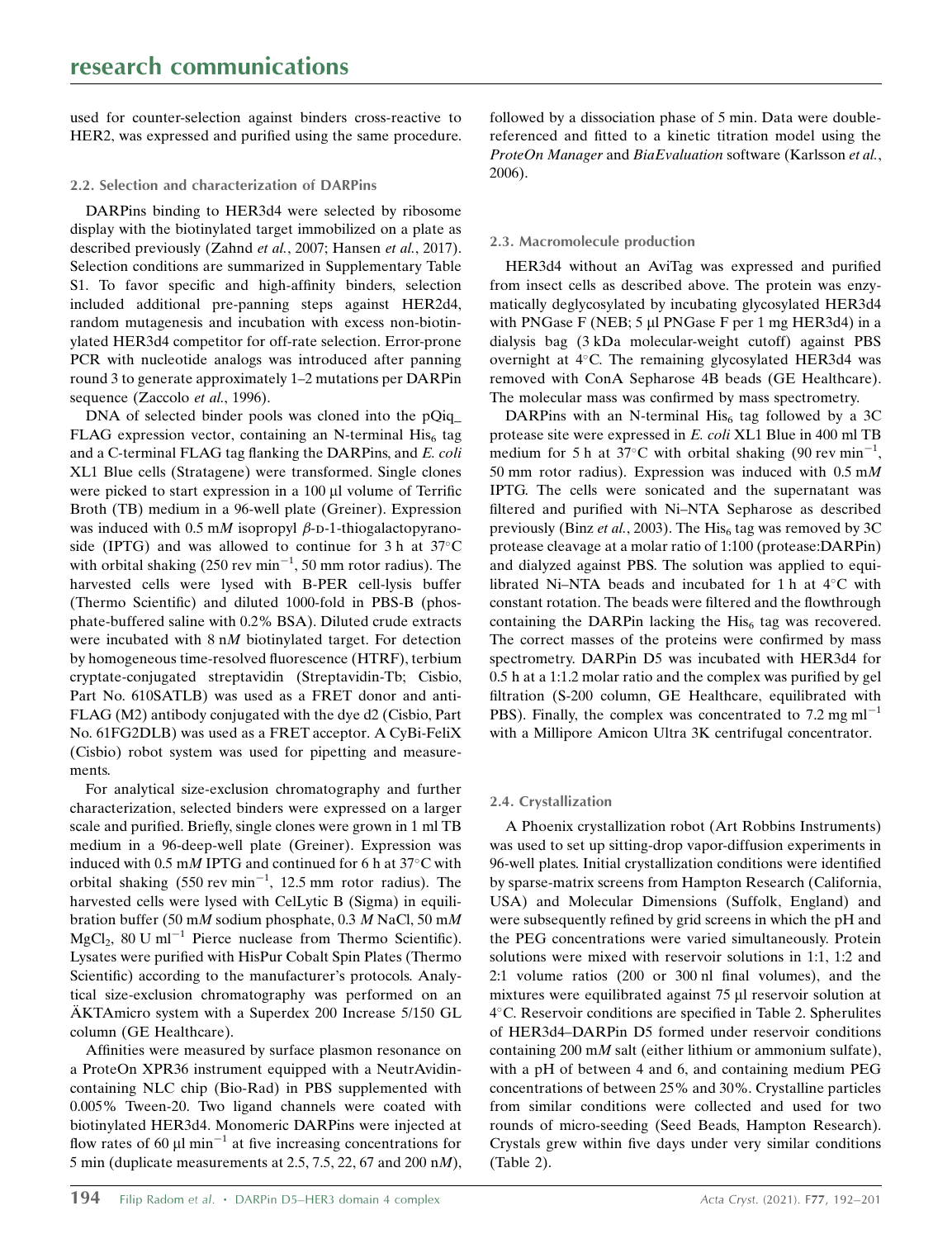Table 2 Crystallization.

| Crystal form                           | Monoclinic                                 | Orthorhombic                               |
|----------------------------------------|--------------------------------------------|--------------------------------------------|
| Method                                 | Vapor diffusion, sitting drop              | Vapor diffusion, sitting drop              |
| Plate type                             | 2 Drop MRC-UVXPRO                          | 2 Drop MRC-UVXPRO                          |
| Temperature $(K)$                      | 277                                        | 277                                        |
| Protein concentration (mg m $l^{-1}$ ) | 7.2                                        | 7.2                                        |
| Buffer composition of protein solution | 10 mM sodium phosphate, 140 mM NaCl pH 7.4 | 10 mM sodium phosphate, 140 mM NaCl pH 7.4 |
| Composition of reservoir solution      | $0.1 M$ sodium citrate, 12% PEG 4000,      | 0.1 $M$ sodium citrate, 10% PEG 4000,      |
|                                        | $0.2 M$ lithium sulfate pH 4.83            | $0.2$ <i>M</i> lithium sulfate pH 4.74     |
| Volume and ratio of drop               | 200 nl, 1:1                                | $200$ nl, $1:1$                            |
| Volume of reservoir $(\mu I)$          | 75                                         | 75                                         |

#### Table 3

Data collection and processing.

Values in parentheses are for the outer shell.

| PDB code                                            | 7bhe                   | 7bhf                                  |
|-----------------------------------------------------|------------------------|---------------------------------------|
| Diffraction source                                  |                        | SLS beamline X06SA SLS beamline X06SA |
| Wavelength (A)                                      | 1.000043               | 1.000043                              |
| Temperature $(K)$                                   | 100                    | 100                                   |
| Detector                                            | EIGER X 16M            | EIGER X 16M                           |
| Crystal-to-detector distance<br>(mm)                | 164.960                | 165.017                               |
| Rotation range per image $(°)$                      | 0.1                    | 0.1                                   |
| Total rotation range $(°)$                          | 360                    | 360                                   |
| Exposure time per image (s)                         | 0.05                   | 0.05                                  |
| Space group                                         | $P2_{1}$               | $P2_12_12_1$                          |
| $a, b, c (\AA)$                                     | 64.87, 62.25, 74.54    | 62.26, 64.95, 144.90                  |
| $\alpha, \beta, \gamma$ (°)                         | 90, 102.41, 90         | 90, 90, 90                            |
| Mosaicity $(°)$                                     | 0.40                   | 0.20                                  |
| Resolution range (A)                                | 44.41–2.30 (2.34–2.30) | 38.19–2.00 (2.03–2.00)                |
| Total No. of reflections                            | 110108 (5555)          | 342098 (15606)                        |
| No. of unique reflections                           | 24338 (1250)           | 38572 (1904)                          |
| Completeness (%)                                    | 93.2 (97.4)            | 94.7 (96.5)                           |
| Multiplicity                                        | 4.52 (4.44)            | 8.87 (8.20)                           |
| $\langle I/\sigma(I)\rangle$                        | 5.4(2.1)               | 7.4(1.4)                              |
| $R_{\text{meas}}$                                   | 0.147(0.576)           | 0.230(1.780)                          |
| $CC_{1/2}$                                          | 0.993(0.840)           | 0.991(0.387)                          |
| Overall <i>B</i> factor from Wilson<br>plot $(A^2)$ | 26                     | 21                                    |

#### 2.5. Data collection, structure solution and refinement

Crystals were transferred to reservoir solution supplemented with  $25\% (v/v)$  ethylene glycol as a cryoprotectant, mounted in cryo-loops from Hampton Research and flashcooled in liquid nitrogen. Data were collected on beamline X06SA at the Swiss Light Source (Paul Scherrer Institute, Villigen, Switzerland) and were processed with XDS and autoPROC (Table 3; Kabsch, 2010; Vonrhein et al., 2011). Due to inappropriate centering of the crystal, some frames were subsequently excluded from processing. For the orthorhombic crystal we scaled frames 1–650, 1200–2300 and 3100–3600, and for the monoclinic crystals we used frames 851–1950 and 2551– 3600. Structures were determined by molecular replacement using MOLREP (Vagin & Teplyakov, 2010). We first determined the structure of the monoclinic crystal form using the structures of DARP-3.4 (PDB entry 2y0b; Schroeder et al., 2013) and HER3d4 (PDB entry 4leo; Mirschberger et al., 2013) as search models. After initial refinement of the complex in the monoclinic crystal form, we used the preliminary HER3d4–DARPin D5 complex to determine the structure in the orthorhombic crystal form. Structures were refined using

| Table 4 |                       |
|---------|-----------------------|
|         | Structure refinement. |

Values in parentheses are for the outer shell.

| PDB code                        | 7bhe                           | 7bhf                           |  |
|---------------------------------|--------------------------------|--------------------------------|--|
| Resolution range $(\dot{A})$    | $40.74 - 2.30$ $(2.38 - 2.30)$ | $38.16 - 2.00$ $(2.07 - 2.00)$ |  |
| Completeness (%)                | 93.14 (97.22)                  | 94.41 (95.50)                  |  |
| $\sigma$ Cutoff                 | $F > 0.000\sigma(F)$           | $F > 0.000\sigma(F)$           |  |
| No. of reflections, working set | 23143 (2391)                   | 36594 (3633)                   |  |
| No. of reflections, test set    | 1184 (126)                     | 1834 (184)                     |  |
| Final $R_{work}$                | 0.1766 (0.2198)                | 0.2094(0.3280)                 |  |
| Final $R_{\text{free}}$         | 0.2450(0.2876)                 | 0.2636(0.3773)                 |  |
| Cruickshank DPI                 | 0.337                          | 0.191                          |  |
| No. of non-H atoms              |                                |                                |  |
| Protein                         | 3826                           | 3892                           |  |
| Ligand                          | 30 [GOL, ACT]                  | $8$ [ACT]                      |  |
| Solvent                         | 463                            | 690                            |  |
| Total                           | 4319                           | 4590                           |  |
| R.m.s. deviations               |                                |                                |  |
| Bonds $(\dot{A})$               | 0.012                          | 0.012                          |  |
| Angles $(°)$                    | 1.59                           | 1.54                           |  |
| Average $B$ factors             |                                |                                |  |
| Overall                         | 34.4                           | 31.3                           |  |
| Protein                         | 33.8                           | 29.6                           |  |
| Ligand                          | 54.1 [GOL, ACT]                | 39.8 [ACT]                     |  |
| Solvent                         | 48.3                           | 40.8                           |  |
| Clashscore                      | 3.51                           | 3.74                           |  |
| Ramachandran plot               |                                |                                |  |
| Most favored $(\% )$            | 97.63                          | 97.23                          |  |
| Allowed $(\% )$                 | 2.37                           | 2.77                           |  |
| Outliers (%)                    | 0.00                           | 0.00                           |  |

REFMAC5 and BUSTER (Murshudov et al., 2011; Bricogne et al., 2017). Refinement statistics are given in Table 4. For model building and preparation of figures, we used *Coot* and  $PyMOL$ (Emsley et al., 2010; DeLano, 2002). Structures were analyzed using the PISA server and SC (Krissinel & Henrick, 2007; Lawrence & Colman, 1993). The structures were deposited in the PDB with accession codes 7bhe (monoclinic crystals) and 7bhf (orthorhombic crystals), and raw diffraction data were deposited at https://www.proteindiffraction.org/.

## 3. Results

#### 3.1. Selected DARPins against HER3d4

We selected DARPins against HER3d4 by ribosome display using established procedures (Dreier & Plückthun, 2012). The selection was performed using the N2C and N3C libraries with scaffolds comprising two and three internal repeats, respectively. The selection yielded eight N2C and ten N3C hits in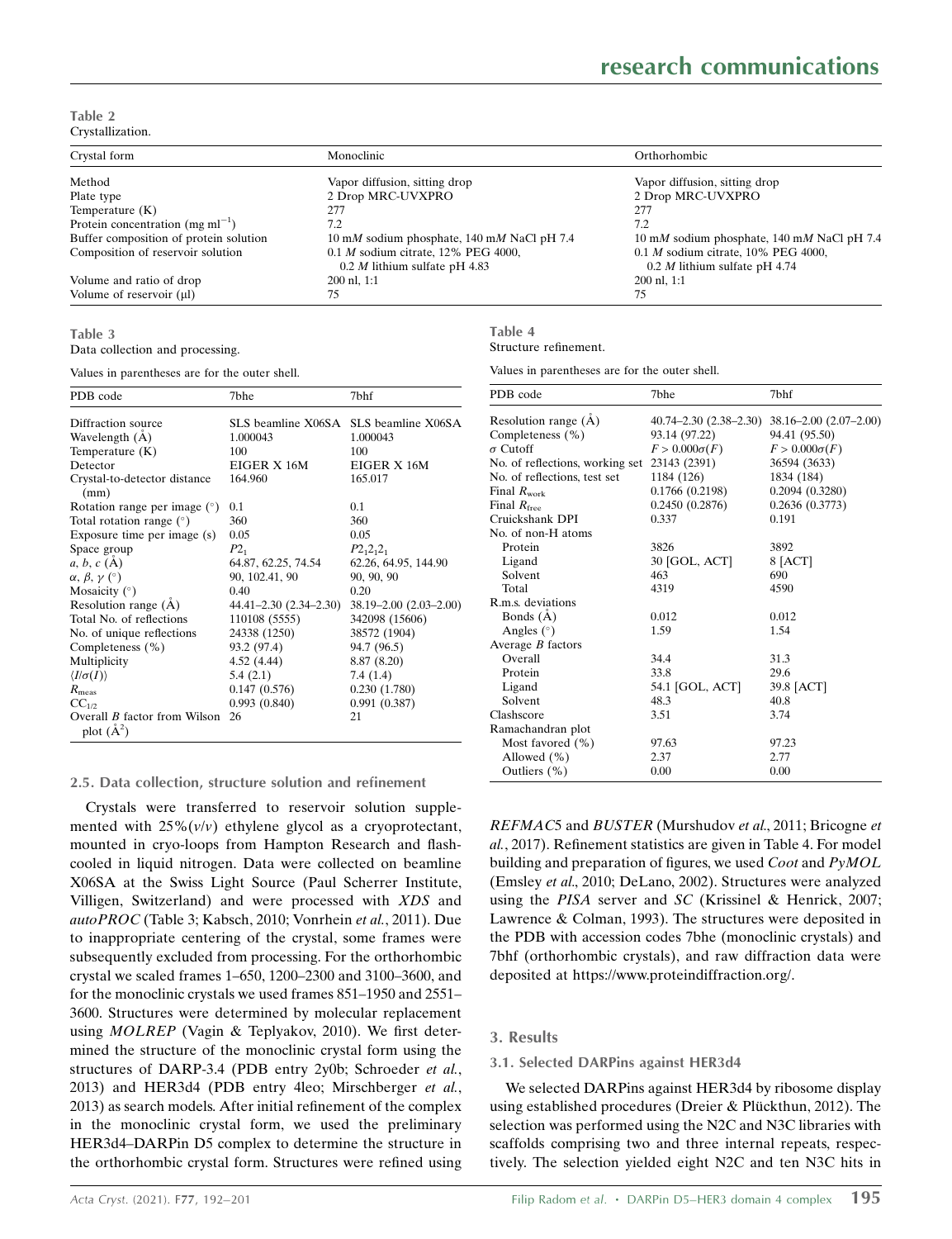time-resolved fluorescence (HTRF) binding analysis, and these hits were further characterized by size-exclusion chromatography. The sequence alignment of monomeric clones showed that all N2C binders were derivatives of one clone (DARPins D1–D5, with 1–4 amino-acid differences between them), but the N3C binders fell into two different subpopulations (DARPins D6 and D8, with one amino-acid difference between them, and DARPin D7) (Supplementary Fig. S1). Finally, the binding kinetics of eight selected DARPins were recorded by surface plasmon resonance. All binders revealed dissociation constants  $(K_d)$  of between 4.5 nM (DARPin D6) and 8.1 nM (DARPin D3) (Supplementary Table S2).

# 3.2. Structure determination of the HER3d4–DARPin D5 complex

Two data sets for the HER3d4–DARPin D5 complex (N2C binder) were collected from crystals that were obtained under very similar conditions (Table 2). The data processing suggested two different indexing solutions: either space group  $P2_1$ , with unit-cell parmeters  $a = 64.87$ ,  $b = 62.25$ ,  $c = 74.54$  Å,  $\beta = 102.41^{\circ}$ , or space group  $P2<sub>1</sub>2<sub>1</sub>2<sub>1</sub>$ , with unit-cell parmeters  $a = 62.26, b = 64.95, c = 144.90$  Å. In the monoclinic setting the structure comprises two complexes that are related by a twofold noncrystallographic symmetry (NCS) axis running almost parallel to the crystallographic c axis  $(0.13^{\circ}$  tilt between the NCS and unit-cell axes). In the orthorhombic setting two complexes are related by the translational NCS vector (0.00, 0.76, 0.50). In fact, the diffraction data from the orthorhombic crystals can be processed in the monoclinic space group, albeit with significantly impaired merging statistics ( $R_{\text{meas}}$  and  $R_{\text{p.i.m.}}$ ) of 14.5% and 5.9%, respectively, in the monoclinic setting, compared with 7.8% and 2.3% in the orthorhombic setting for low-resolution data up to approximately  $6 \text{ Å}$ ).

Both crystal lattices are constructed by molecular layers of tightly connected HER3d4–DARPin D5 complexes within the *ab* plane (sum of crystal contact areas 3136  $\AA$ <sup>2</sup>). Perpendicular to the ab plane these layers are only weakly connected (crystal contact area 173  $\AA^2$ ). A comparison of the lattices revealed that the packings are almost identical. The only obvious difference is a small shift between the ab planes relative to each other of less than  $1 \text{ Å}$  (Fig. 1a). The ab planes are connected by a crystal contact involving HER3d4 residues 512–513 and residues 541\*–542\* from the next layer. Therefore, the two crystal forms are almost isomorphic with regard to the crystal packing.

# 3.3. Structure of the complex

The similarity of the crystal lattices suggests that the HER3d4–DARPin D5 complex structures are also very similar. Indeed, superposition of NCS-related chains within each of the crystal forms  $P2_1$  and  $P2_12_12_1$  revealed root-meansquare deviations (r.m.s.d.s) for all atoms of  $0.164 \text{ Å}$  (1554) atoms) and  $0.304 \text{ Å}$  (1657 atoms), respectively. For the comparison between crystal forms, the upper and lower r.m.s.d.s for the pairwise comparisons are  $0.168$  and  $0.236$  Å, respectively. Fig. 1(b) gives an overview of the HER3d4–

DARPin D5 complex. As has been pointed out before, the structure of HER3d4 is sparse in secondary-structural elements and lacks a defined hydrophobic core (Cho & Leahy, 2002). Instead, the structure is stabilized by ten disulfide bridges (Cys481–Cys490, Cys485–Cys498, Cys501–Cys510, Cys514–Csy530, Cys533–Cys546, Cys537–Cys554, Cys557– Cys566, Cys570–Cys591, Cys594–Cys602 and Cys598–Cys610). These disulfides are arranged in an  $(ABABCCDD)_{2}ABAB$ pattern, with the same letters forming one disulfide bond. This suggests that HER3 domain 4 can be further subdivided into three furin-like cysteine-rich subdomains (Wang et al., 2013) comprising residues 481–532 (subdomain A), 533–593 (subdomain B) and 594–611 (subdomain C). The subdomains are again structurally similar among each other: the r.m.s.d.s for the superposition of subdomains B and C on subdomain A are 0.662 Å (134 atoms) and 0.387 Å (76 atoms), respectively (Fig. 1c). Subdomains A and B contain eight cysteine residues that are connected by seven loops. Although the sequences are very diverse, all loops except loops 2 and 7 have the same length. Loops 2 and 7 are longer by four and five residues in subdomain B than in subdomain A, respectively. Subdomain C lacks four cysteine residues at the C-terminus, but nevertheless we find the same pattern of loop lengths for the first three loops. This disulfide pattern is conserved in the other HER family members; however, the lengths of loops 2 and 7 in subdomain B differ slightly. HER4 possesses a single aminoacid insertion in loop 2. In loop 7 we find one- and two-aminoacid insertions in HER1 and HER2, respectively, compared with HER3 and HER4, which have the same length. Since the N-terminal strand of loop 7 in subdomain B is recognized by DARPin D5, the conformation and sequence of this loop is probably crucial for the selectivity of DARPin D5 for HER3 (Supplementary Fig. S2).

The binding between HER3d4 and DARPin D5 buries a molecular surface area of between 803 and 823  $\AA^2$  (Table 5). DARPin D5 recognizes subdomain B of HER3d4, and predominantly loops 1 and 7. The N-terminal strand of loop 7 (residues 568–577) rests against the second internal D5 repeat, whereas the space between the first internal D5 repeat and HER3d4 is filled by a network of well defined water molecules (Figs. 1d and 1e). The molecular surfaces of D5 and HER3d4 do not seem to fit exceptionally well, which is illustrated by the poor surface complementarity indices of between 0.66 and 0.72 (Table 5), leaving space for water-mediated interactions across the interface, which is consistent with relatively fast onrates. Loop 1 from HER3d4 subdomain B (residues 532–536) interacts with the DARPin D5 N-cap. Almost all residues at the randomized positions of DARPin D5 become buried upon binding HER3d4, but none of them form direct hydrogen bonds to the target (Fig. 1e). Instead, residues 13, 16 and 20 from the N-cap, residue 111 from the C-cap and the framework mutation L86Q from the second internal repeat of DARPin D5 form specific hydrogen bonds to HER3d4. Most hydrogen-bond partners on HER3d4 are main-chain atoms. The only side-chain atoms involved in hydrogen bonds are the  $O^{\gamma}$  atoms from Ser532 and Ser568 at the periphery of the interface (Table 5).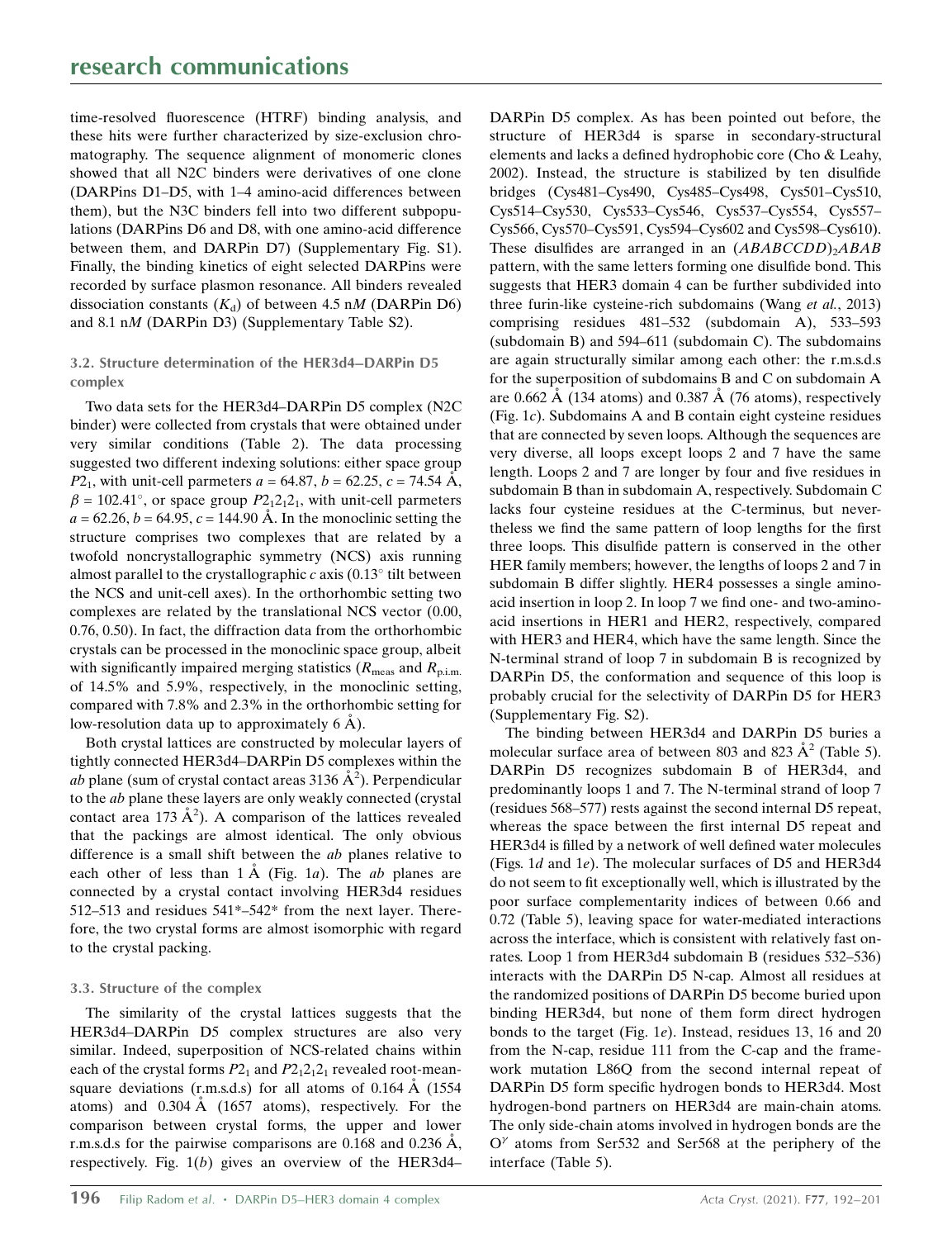

### Figure 1

Details of the HER3d4–DARPin D5 complex. (a) Superposition of the HER3d4–DARPin D5 complexes in the orthorhombic (gray) and monoclinic (magenta) settings. Molecules within the same ab layer are shown as molecular surfaces in gray. The unit-cell c axis in the orthorhombic setting is shown as an orange dotted line. (b) Overview of the complex. The DARPin D5 N-cap, internal repeats 1 and 2 and the C-cap are shown as cartoons in green, dark blue, light blue and orange, respectively. HER3d4 furin-like domains 1–3 are colored pink, gray and cyan. Cysteines are shown as green sticks. The protruding loop is highlighted in red (residues 571–584). (c) Superposition of the furin-like cysteine-rich domains of HER3d4. Coloring is as in (b). The N- and C-termini are labeled in bold. Disulfide bridges  $(A-D)$  are labeled in italics. (d) The  $2mF_0 - DF_0$  electron-density map for HER3d4 residues 571– 576 was contoured at 1.2 $\sigma$ . (e) Details of the DARPin D5-HER3d4 interface. HER3 residues are shown with gray C atoms and chain breaks are highlighted by spheres. Residues at randomized DARPin positions and the framework residues Leu53 and Gln86 are shown as blue sticks, hydrogen bonds as yellow dashed lines and water molecules as red spheres.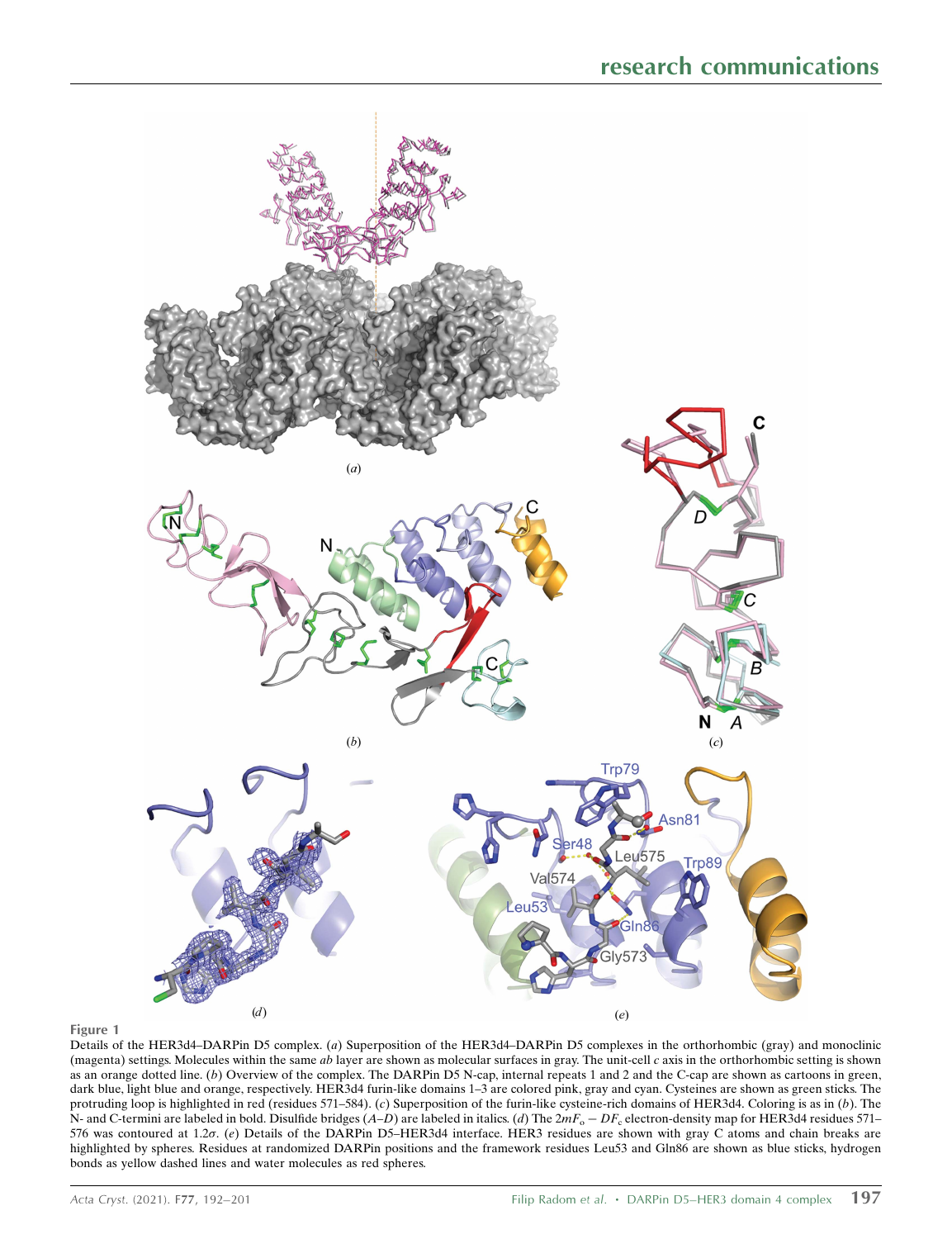#### Table 5

Hydrogen bonds, surface area and surface complementarity at the HER3d4–DARPin D5 interface.

Only distances less than  $3.6 \text{ Å}$  are given.

| Atom in DARPin D5                 | Atom in HER3d4      | Distance in $P2_1$ crystals (A) |              | Distance in $P2_12_12_1$ crystals (A) |              |
|-----------------------------------|---------------------|---------------------------------|--------------|---------------------------------------|--------------|
|                                   |                     | Chains $A/B$                    | Chains $C/D$ | Chains $A/B$                          | Chains $C/D$ |
| Asp13 OD2                         | Ser532 OG           | 3.12                            | 3.29         | 2.85                                  | 3.07         |
| Lys $16$ NZ                       | $Ser549$ O          | 3.22                            | 3.55         |                                       |              |
| $Glu20$ O                         | Ser568 OG           | 2.67                            | 2.80         | 2.69                                  | 2.74         |
| Glu <sub>20</sub> OE <sub>2</sub> | $Ser568$ N          | 2.95                            | 2.95         | 3.09                                  | 2.87         |
| Glu <sub>20</sub> OE <sub>2</sub> | Ser568 OG           | 2.67                            | 3.06         | 3.41                                  | 3.28         |
| Gln86 NE2                         | $\mathrm{Gly573}$ O | 2.74                            | 2.89         | 2.99                                  | 2.90         |
| Gln86 OE1                         | Leu575 N            | 2.86                            | 3.00         | 2.87                                  | 2.94         |
| $Lys111$ NZ                       | Ala577 O            | 2.73                            | 2.78         | 2.75                                  | 2.77         |
| Surface area† $(\AA^2)$           |                     | 803                             | 811          | 823                                   | 810          |
| Surface complementarity           |                     | 0.72                            | 0.69         | 0.67                                  | 0.66         |

† Total area buried in the interface as defined by SC (Lawrence & Colman, 1993).

The binding interface involves several hydrophobic interactions, particularly for the recognition of the side chains of Val574 and Leu575, as well as the  $C^{\alpha}$  atom of Gly576 from HER3d4 loop 7, which is at van der Waals distance from the bulky side chain of Trp79 of DARPin D5. The side chain of Leu575 is completely shielded from solvent and packs into a hydrophobic pocket formed by the atoms Asn8 CB, Gln86 CA and Trp89 CD1 of DARPin D5. In contrast to this, Val574 packs between the Ser48, Leu53 and Ala56 side chains, but is also contacted by several water molecules (Fig. 1e). The recognition is dominated by the side chains at internal repeat positions 6, 10 and 13. Positions 6 and 13 are randomized in the library, but position 10 belongs to the DARPin framework. Position 10 is occupied by leucine in the first internal repeat (residue Leu53), but in the second internal repeat this leucine is mutated to glutamine, a consequence of the mutagenesis inherent in ribosome display. The L86Q framework mutation positions the hydrophilic Gln86 side chain between the Val574 and Leu575 side chains, where it forms hydrogen bonds to the HER3d4 main-chain atoms Gly573 O and Leu575 N, thus explaining its selection.

## 3.4. Comparison to other structures

The extracellular domains (ECDs) of members of the HER family can adopt at least two different conformations. In the ligand-free state, the ECD adopts a tethered conformation in which two protruding loops, one from domain 2 (residues 243– 255) and one from domain 4 (residues 571–585), interact and thus lock the ligand-binding domains 1 and 3 in a closed conformation. In this tethered conformation, HER family members are monomers. Upon ligand binding, the intramolecular interactions between these loops are broken and the ECD stands upright to form a dimer with the ECD from another receptor. In this extended conformation, the protruding loops from domains 2 and 4 participate in formation of the ECD dimer interface (Cho & Leahy, 2002).

Domain 4 of the HER family is rather rigid, as demonstrated by the similarity among the corresponding domains of the different family members (Cho et al., 2003). While no structure has been reported for the extended conformation of HER3, both tethered and extended states have been resolved for EGFR (HER1) and HER4 (Liu et al., 2012; Bouyain et al., 2005; Li et al., 2005, 2008; Matsuda et al., 2018; Lu et al., 2010). In these cases, the differences within domain 4 are rather small, underlining the rigidity of this domain. It is thus not surprising that HER3d4 in complex with DARPin D5 adopts a similar conformation to that in the tethered state of the fulllength HER3 ECD (PDB entry 1m6b; Cho & Leahy, 2002), with an r.m.s.d. of 0.932  $\AA$  (771 atoms) (Fig. 2a). The structure is also similar to the structure of HER1 domain 4 in the extended conformation, as an example of an extended structure (PDB entry 3njp; Lu et al., 2010), with an r.m.s.d. of 0.817 Å (660 atoms) (Fig. 2b).

Thus, HER3d4 acts as a rigid body and the binding of DARPin D5 does not perturb its overall conformation. The superposition reveals that DARPin D5 exactly recognizes the protruding loop 7 from domain 4 subdomain B that forms the tether. The HER3d4 residue Leu575 seems to be crucial for both interactions, because in the tethered full-length ECD structure Leu575 O forms a hydrogen bond to Tyr246 N from the protruding loop of domain  $2$  (2.80 Å), and in the DARPin D5 complex Leu575 N forms a hydrogen bond to Gln86 OE1 (Table 5). Thus, DARPin D5 could prevent the tethered conformation of the HER3 ECD, because DARPin D5 occupies a position which is similar to HER3 domain 2 (Fig. 2a), but it probably also interferes with interactions of the activated state (see below).

In the extended conformation of the HER1 (EGFR) ECD, the protruding loops of the HER1 domains 4 are only weakly associated. The superposition shows that Ala573 O is at van der Waals distance from Leu582 CD2. In the HER3d4– DARPin D5 complex, the equivalent His572 O is also at van der Waals distance from Ala56 O of DARPin D5 (Fig. 2b).

Due to the implication of HER3 in various cancers, several structures of the HER3 ECD in complex with antibody Fab fragments, such as 3379, RG7116, MOR09825 and MF3178, are available (PDB entries 5cus, 4leo, 4p59 and 5o4o; Mirschberger et al., 2013; Lee et al., 2015; Garner et al., 2013; Geuijen et al., 2018). However, only the Fab fragment MOR09825 binds to domain 4, whereas the other Fab fragments target the ligand-binding domains 1 and 3. The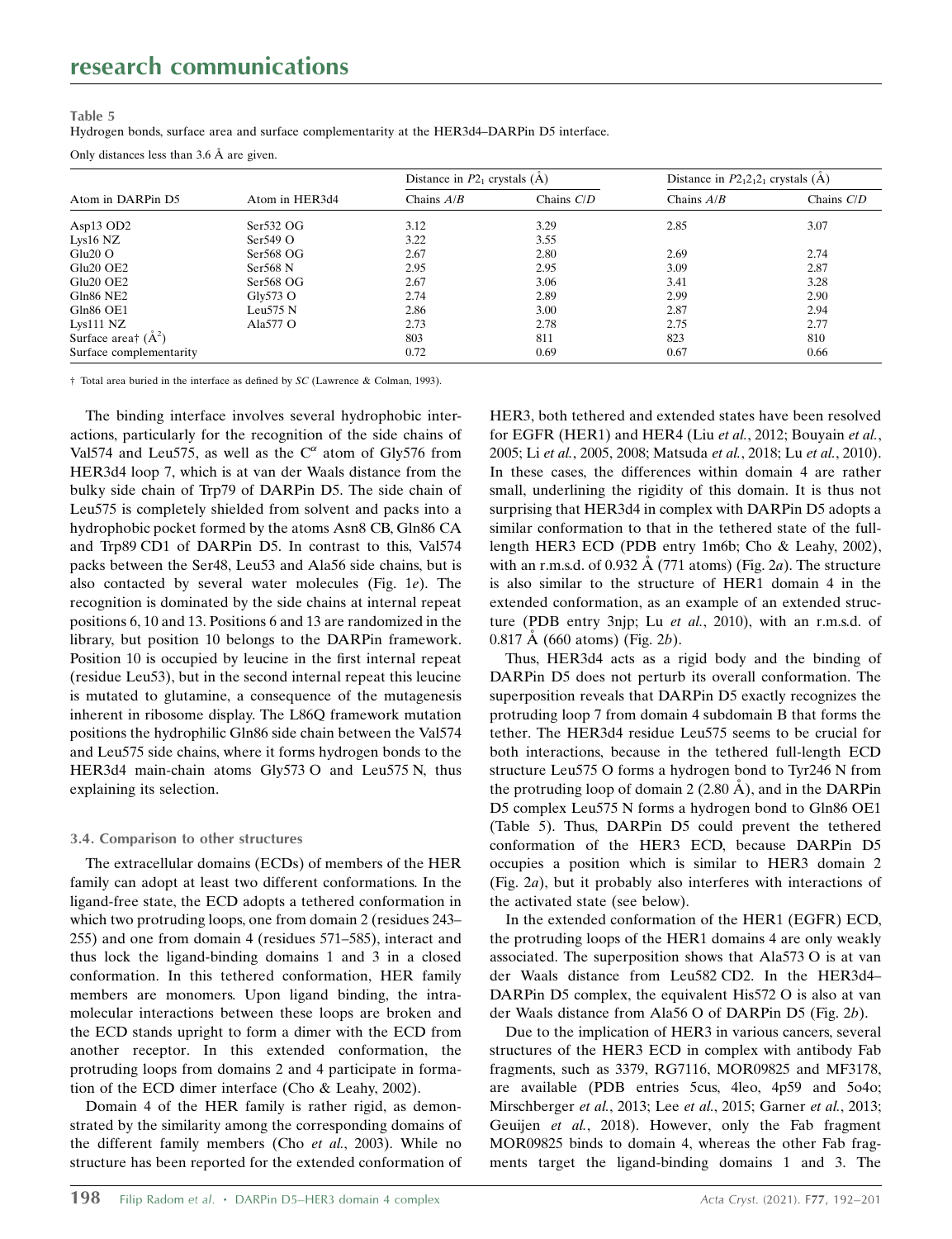

#### Figure 2

Comparison of the HER3d4–DARPin D5 complex with other structures. DARPin D5 is shown as a transparent blue surface and HER3d4 as a gray cartoon. (a) Superposition on the full-length HER3 ECD (PDB entry 1m6b) shown as a cartoon in wheat. To improve clarity, domains 1 and 3 are sketched. Domains are labeled d1–d4. (b) Superposition on the extended HER1–EGF complex (PDB entry 3njp), shown as wheat and light pink cartoons. The HER1 domains d1–d3 and EGF are sketched as dashed circles. (c) Superposition on the HER3–MOR09825 complex (PDB entry 4p59). The Fab fragment MOR09825 is shown as a light green cartoon and the cognate HER3 is in wheat, where the protruding loop from domain 2 and the entire domain 3 are depicted as a surface and a cartoon, respectively. (d) Superposition of HER3d4–DARPin D5 colored as in Fig. 1( $e$ ) on the protruding loop 7 from HER1 (PDB entry 3njp, wheat) and HER4 (PDB entry 3u9u, light pink). Amino-acid numbering refers to HER3d4–DARPin D5. The superposition is based on all domain 4 residues, but only loop 7 is depicted for the sake of clarity.

comparison shows that DARPin D5 and MOR09825 (Garner et al., 2013) recognize the protruding HER3d4 loop from opposite directions, such that the epitopes are significantly different from one another (Fig.  $2c$ ). Furthermore, the epitope for MOR09825 involves residues from HER3 domains 2 and 4, whereas the binding of DARPin D5 is independent of domain 2. Therefore, it can be expected that MOR09825 stabilizes the tethered state, whereas DARPin D5 probably interferes with it. However, DARPin D5 most likely additionally interferes with the formation of an activated HER3 heterodimer, and thus with the formation of an oncogenic unit. The ability of MOR09825 to prevent the ligand-dependent and ligandindependent activation of HER3 has previously been shown in cellular assays and in vivo models (Garner et al., 2013).

### 4. Discussion

Receptor tyrosine kinases from the HER family are attractive targets for the design of anticancer compounds, and the successful development of therapeutic antibodies, such as the HER2-directed trastuzumab and pertuzumab, reveal that targeting the ECD is a viable strategy to identify potent drugs. Using ribosome display in combination with a DARPin library, we identified and characterized eight HER3-directed DARPins that can be grouped into three different families. Family 1 contains the N2C DARPins D1–D5 with single amino-acid substitutions between them at positions 32, 35, 45, 93 and 102. Families 2 (D6 and D8) and 3 (D7) contain DARPins with three internal repeats (Supplementary Fig. S1). All DARPins bind the HER3d4 target with high affinity (Supplementary Table S2). We focused here on the crystallization of the HER3d4–DARPin D5 complex, because of the multiple appearance of similar sequences in the selection and its clear specificity for HER3 (Supplementary Fig. S2).

The high-resolution crystal structures of HER3d4 in complex with DARPin D5 revealed that the DARPin L86Q framework mutation obtained during ribosome display, which is present in DARPins D1–D5, positions the hydrophilic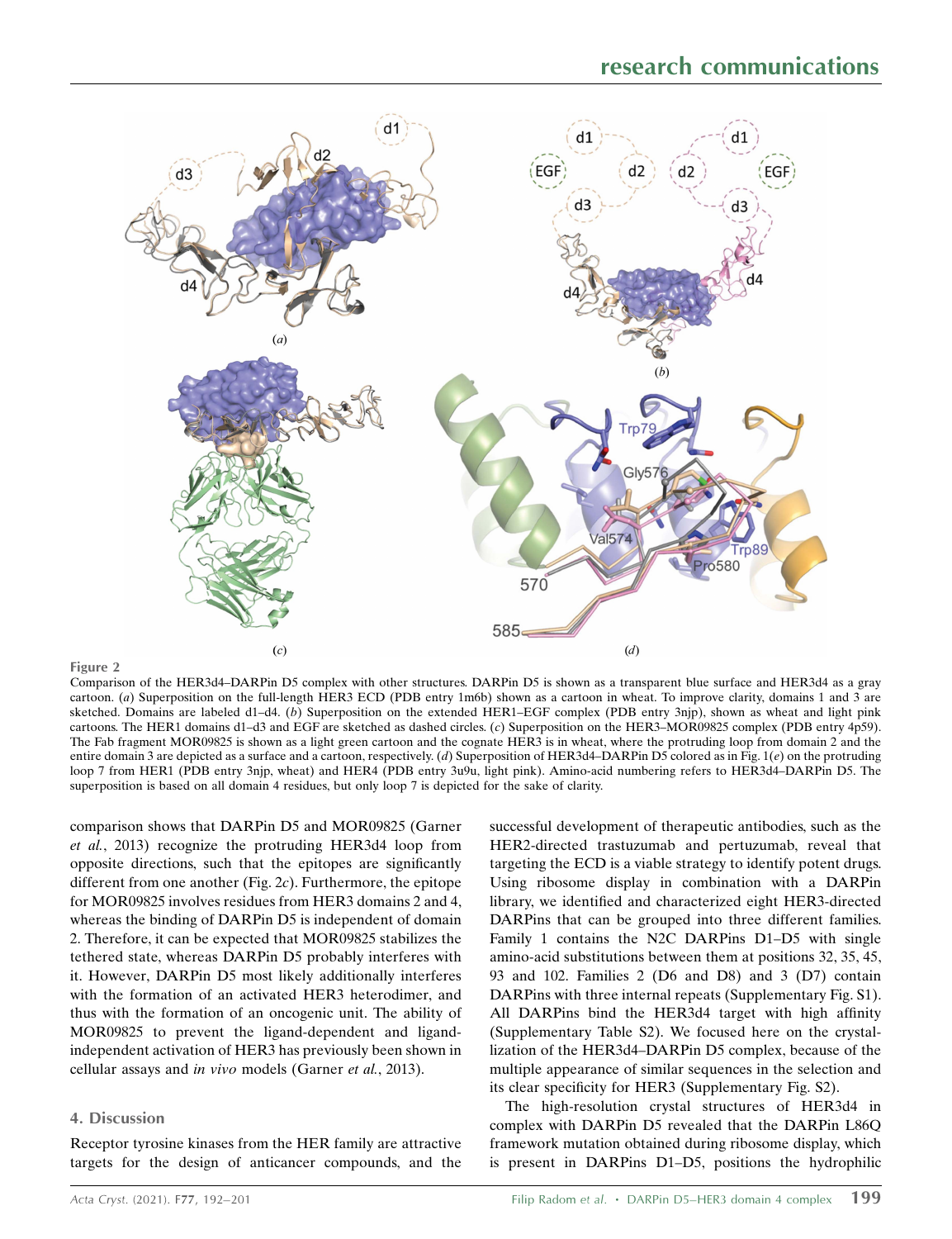Gln86 side chain in a virtually hydrophobic environment (Fig. 1e). Normally, placing a hydrophilic side chain into a hydrophobic environment would be energetically unfavorable, but here the Gln86 side chain forms two hydrogen bonds to the HER3d4 main-chain atoms Gly573 O and Leu575 N, which inverts the energetic contribution of this mutation to make it favorable and thus explains its selection in ribosome display.

Residues 571–583 from the second furin-like cysteine-rich domain (subdomain B) of HER3d4 fold into a short  $\beta$ -hairpin. This loop not only forms the epitope for DARPin D5, but is also crucial for the HER3 ECD to adopt its two prevailing conformations, which are the tethered conformation of the monomeric signaling-inactive state in the absence of the HER3 ligand and the extended conformation after ligand binding and subsequent dimerization. In the tethered conformation, residues 571–583 interact with the HER3 domain 2 (Fig. 2a). There is no reported structure of extended HER3, and in the extended conformation of the homologous HER1 the equivalent residues participate in the formation of the HER1 dimer interface. Assuming that the topology of the activated HER3 receptor is structurally similar to that of its HER1 homologue, DARPin D5 could prevent the formation of an activated HER3 heterodimer, because DARPin D5 occupies the position of the second protomer (Fig. 2b).

Despite the similarity of domain 4 between the different members of the HER family, DARPin D5 is specific for HER3, and we wanted to understand this selectivity from a structural point of view. Fig.  $2(d)$  shows a superposition of subdomain B loop 7 from HER3d4–DARPin D5 on HER1 (Lu et al., 2010) and HER4 (Hollmén et al., 2012). Loop 7 from HER2 has not been included in this comparison because this loop is generally disordered and not resolved in the structure (for example in PDB entries 1s78, 5my6, 6bgt and 1n8z). Since DARPin D5 mainly forms hydrogen bonds to HER3d4 mainchain atoms, it could bind other HER family members as well. Glycine at position 576, which is in van der Waals contact with Trp79, is also conserved in HER1 and HER4. However, Val574 and Leu575, which point towards the hydrophobic interface area of DARPin D5, are conserved in HER1 but are replaced by Leu572 and Gln573 in HER4. HER1 contains a single amino-acid insertion in loop 7, causing a different conformation of HER1 residues 580 and 581 and ultimately a clash between Asn580 and Trp89 from DARPin D5 in this superposition (Fig. 2d). The side chain of Trp89 from DARPin D5 would also clash with bulky side chains at position 580, which is leucine in HER1 and phenylalanine in HER4, in contrast to proline in HER2 and HER3. In summary, the sequence differences of HER1 and HER4 in loop 7 are most likely to prevent the recognition of those HER family members by DARPin D5.

## 5. Related literature

The following reference is cited in the supporting information for this article: Kramer et al. (2010).

# Acknowledgements

Christian Jost (University of Zurich) is acknowledged for help with the design and expression of HER constructs. Thomas Reinberg (University of Zurich) is acknowledged for help with binder screening. David Vukovic (University of Zurich) is acknowledged for help with SPR data analysis. Beat Blatmann and Caroline Müller at the high-throughput crystallization center and the staff of beamlines X06SA and X06DA at the Swiss Light Source are acknowledged for their skillful technical support.

## Funding information

This work was financially supported by Schweizerische Nationalfonds Grant 310030\_192689.

## References

- Beii, A., Horst, D., Engel, J., Kirchner, T. & Ullrich, A. (2012). Clin. [Cancer Res.](http://scripts.iucr.org/cgi-bin/cr.cgi?rm=pdfbb&cnor=no5185&bbid=BB1) 18, 956–968.
- [Binz, H. K., Amstutz, P., Kohl, A., Stumpp, M. T., Briand, C., Forrer,](http://scripts.iucr.org/cgi-bin/cr.cgi?rm=pdfbb&cnor=no5185&bbid=BB2) P., Grütter, M. G. & Plückthun, A. (2004). Nat. Biotechnol. 22, 575– [582.](http://scripts.iucr.org/cgi-bin/cr.cgi?rm=pdfbb&cnor=no5185&bbid=BB2)
- Binz, H. K., Stumpp, M. T., Forrer, P., Amstutz, P. & Plückthun, A. (2003). [J. Mol. Biol.](http://scripts.iucr.org/cgi-bin/cr.cgi?rm=pdfbb&cnor=no5185&bbid=BB3) 332, 489–503.
- Boersma, Y. L., Chao, G., Steiner, D., Wittrup, K. D. & Plückthun, A. (2011). J. Biol. Chem. 286[, 41273–41285.](http://scripts.iucr.org/cgi-bin/cr.cgi?rm=pdfbb&cnor=no5185&bbid=BB4)
- [Bouyain, S., Longo, P. A., Li, S., Ferguson, K. M. & Leahy, D. J.](http://scripts.iucr.org/cgi-bin/cr.cgi?rm=pdfbb&cnor=no5185&bbid=BB5) (2005). [Proc. Natl Acad. Sci. USA](http://scripts.iucr.org/cgi-bin/cr.cgi?rm=pdfbb&cnor=no5185&bbid=BB5), 102, 15024–15029.
- [Bricogne, G., Blanc, E., Brandl, M., Flensburg, C., Keller, P., Paciorek,](http://scripts.iucr.org/cgi-bin/cr.cgi?rm=pdfbb&cnor=no5185&bbid=BB6) [W., Roversi, P., Sharff, A., Smart, O., Vonrhein, C. & Womack, T.](http://scripts.iucr.org/cgi-bin/cr.cgi?rm=pdfbb&cnor=no5185&bbid=BB6) (2017). BUSTER[. Global Phasing Ltd, Cambridge, United](http://scripts.iucr.org/cgi-bin/cr.cgi?rm=pdfbb&cnor=no5185&bbid=BB6) [Kingdom.](http://scripts.iucr.org/cgi-bin/cr.cgi?rm=pdfbb&cnor=no5185&bbid=BB6)
- [Cho, H.-S. & Leahy, D. J. \(2002\).](http://scripts.iucr.org/cgi-bin/cr.cgi?rm=pdfbb&cnor=no5185&bbid=BB7) Science, 297, 1330–1333.
- [Cho, H.-S., Mason, K., Ramyar, K. X., Stanley, A. M., Gabelli, S. B.,](http://scripts.iucr.org/cgi-bin/cr.cgi?rm=pdfbb&cnor=no5185&bbid=BB8) [Denney, D. W. Jr & Leahy, D. J. \(2003\).](http://scripts.iucr.org/cgi-bin/cr.cgi?rm=pdfbb&cnor=no5185&bbid=BB8) Nature, 421, 756–760.
- [DeLano, W. L. \(2002\).](http://scripts.iucr.org/cgi-bin/cr.cgi?rm=pdfbb&cnor=no5185&bbid=BB9) PyMOL. http://www.pymol.org.
- Dreier, B. & Plückthun, A. (2012). [Methods Mol. Biol.](http://scripts.iucr.org/cgi-bin/cr.cgi?rm=pdfbb&cnor=no5185&bbid=BB10) 805, 261-286. [Emsley, P., Lohkamp, B., Scott, W. G. & Cowtan, K. \(2010\).](http://scripts.iucr.org/cgi-bin/cr.cgi?rm=pdfbb&cnor=no5185&bbid=BB11) Acta Cryst. D66[, 486–501.](http://scripts.iucr.org/cgi-bin/cr.cgi?rm=pdfbb&cnor=no5185&bbid=BB11)
- [Fitzgerald, D. J., Berger, P., Schaffitzel, C., Yamada, K., Richmond,](http://scripts.iucr.org/cgi-bin/cr.cgi?rm=pdfbb&cnor=no5185&bbid=BB12) [T. J. & Berger, I. \(2006\).](http://scripts.iucr.org/cgi-bin/cr.cgi?rm=pdfbb&cnor=no5185&bbid=BB12) Nat. Methods, 3, 1021–1032.
- [Garner, A. P., Bialucha, C. U., Sprague, E. R., Garrett, J. T., Sheng, Q.,](http://scripts.iucr.org/cgi-bin/cr.cgi?rm=pdfbb&cnor=no5185&bbid=BB13) [Li, S., Sineshchekova, O., Saxena, P., Sutton, C. R., Chen, D., Chen,](http://scripts.iucr.org/cgi-bin/cr.cgi?rm=pdfbb&cnor=no5185&bbid=BB13) [Y., Wang, H., Liang, J., Das, R., Mosher, R., Gu, J., Huang, A.,](http://scripts.iucr.org/cgi-bin/cr.cgi?rm=pdfbb&cnor=no5185&bbid=BB13) [Haubst, N., Zehetmeier, C., Haberl, M., Elis, W., Kunz, C., Heidt,](http://scripts.iucr.org/cgi-bin/cr.cgi?rm=pdfbb&cnor=no5185&bbid=BB13) [A. B., Herlihy, K., Murtie, J., Schuller, A., Arteaga, C. L., Sellers,](http://scripts.iucr.org/cgi-bin/cr.cgi?rm=pdfbb&cnor=no5185&bbid=BB13) [W. R. & Ettenberg, S. A. \(2013\).](http://scripts.iucr.org/cgi-bin/cr.cgi?rm=pdfbb&cnor=no5185&bbid=BB13) Cancer Res. 73, 6024–6035.
- [Geuijen, C. A. W., De Nardis, C., Maussang, D., Rovers, E., Gallenne,](http://scripts.iucr.org/cgi-bin/cr.cgi?rm=pdfbb&cnor=no5185&bbid=BB14) [T., Hendriks, L. J. A., Visser, T., Nijhuis, R., Logtenberg, T., de](http://scripts.iucr.org/cgi-bin/cr.cgi?rm=pdfbb&cnor=no5185&bbid=BB14) [Kruif, J., Gros, P. & Throsby, M. \(2018\).](http://scripts.iucr.org/cgi-bin/cr.cgi?rm=pdfbb&cnor=no5185&bbid=BB14) Cancer Cell, 33, 922–936.
- Hansen, S., Stüber, J. C., Ernst, P., Koch, A., Bojar, D., Batyuk, A. & Plü[ckthun, A. \(2017\).](http://scripts.iucr.org/cgi-bin/cr.cgi?rm=pdfbb&cnor=no5185&bbid=BB15) Sci. Rep. 7, 16292.
- [Hayashi, M., Inokuchi, M., Takagi, Y., Yamada, H., Kojima, K.,](http://scripts.iucr.org/cgi-bin/cr.cgi?rm=pdfbb&cnor=no5185&bbid=BB16) [Kumagai, J., Kawano, T. & Sugihara, K. \(2008\).](http://scripts.iucr.org/cgi-bin/cr.cgi?rm=pdfbb&cnor=no5185&bbid=BB16) Clin. Cancer Res. 14[, 7843–7849.](http://scripts.iucr.org/cgi-bin/cr.cgi?rm=pdfbb&cnor=no5185&bbid=BB16)
- Hollmén, M., Liu, P., Kurppa, K., Wildiers, H., Reinvall, I., Vandorpe, [T., Smeets, A., Deraedt, K., Vahlberg, T., Joensuu, H., Leahy, D. J.,](http://scripts.iucr.org/cgi-bin/cr.cgi?rm=pdfbb&cnor=no5185&bbid=BB17) Schöffski, P. & Elenius, K. (2012). PLoS One, 7, e39413.
- [Hynes, N. E. & MacDonald, G. \(2009\).](http://scripts.iucr.org/cgi-bin/cr.cgi?rm=pdfbb&cnor=no5185&bbid=BB18) Curr. Opin. Cell Biol. 21, 177– [184.](http://scripts.iucr.org/cgi-bin/cr.cgi?rm=pdfbb&cnor=no5185&bbid=BB18)
- [Jost, C., Schilling, J., Tamaskovic, R., Schwill, M., Honegger, A. &](http://scripts.iucr.org/cgi-bin/cr.cgi?rm=pdfbb&cnor=no5185&bbid=BB19) Plü[ckthun, A. \(2013\).](http://scripts.iucr.org/cgi-bin/cr.cgi?rm=pdfbb&cnor=no5185&bbid=BB19) Structure, 21, 1979-1991.
- [Jura, N., Shan, Y., Cao, X., Shaw, D. E. & Kuriyan, J. \(2009\).](http://scripts.iucr.org/cgi-bin/cr.cgi?rm=pdfbb&cnor=no5185&bbid=BB20) Proc. Natl [Acad. Sci. USA](http://scripts.iucr.org/cgi-bin/cr.cgi?rm=pdfbb&cnor=no5185&bbid=BB20), 106, 21608–21613.